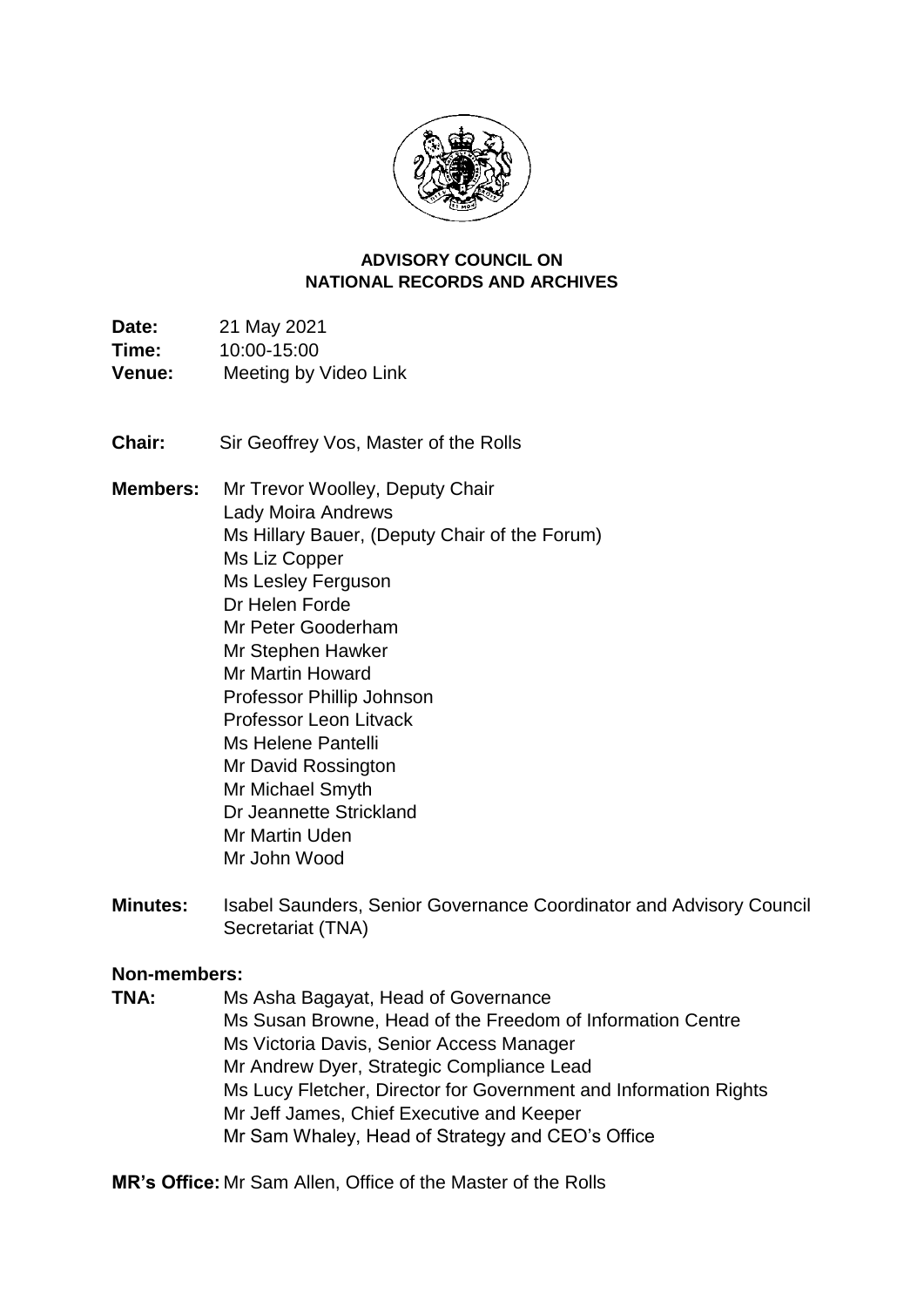Mr Terry McGuinness, Office of the Master of the Rolls

#### **Departmental**

**Attendees:** MoJ (Item 5) DWP (Item 9)

**Observers:** Mr Michael Murphy, FOI Manager

#### **1. Welcome, introductions, apologies and declarations of interest**

- 1.1. The Chair welcomed everyone to the meeting.
- 1.2. Ms Helene Pantelli submitted apologies for absence. Mr Michael Smyth submitted apologies for lateness.
- 1.3. There were no declarations of interest in relation to the business of the meeting.

#### **2. Minutes and matters arising**

#### **Minutes of the meeting held on 1 March 2021**

2.1. Subject to amendments proposed by members, the minutes of the meeting held on 1 March 2021 were approved as a correct record.

**ACTION:** The Senior Governance Coordinator to update the minutes with the suggested amendments and upload the public set of minutes to the website.

# **Actions Log**

 and noting a number of proposed amendments. Members discussed item 25 2.2. The Action Log was noted, with the Deputy Chair reviewing the action log of the log, which remained open, Mr John Wood confirmed he would refresh the wording for item 25. The Deputy Chair noted that item 6 should be reopened. The following actions were closed:

Items 78, 95, 1, 2, 3, 4, 5, 7, and 8.

**ACTION:** Mr John Wood to provide amended wording for item 25.

 the items reported at the meeting. **ACTION:** the Senior Governance Coordinator to update the Actions Log with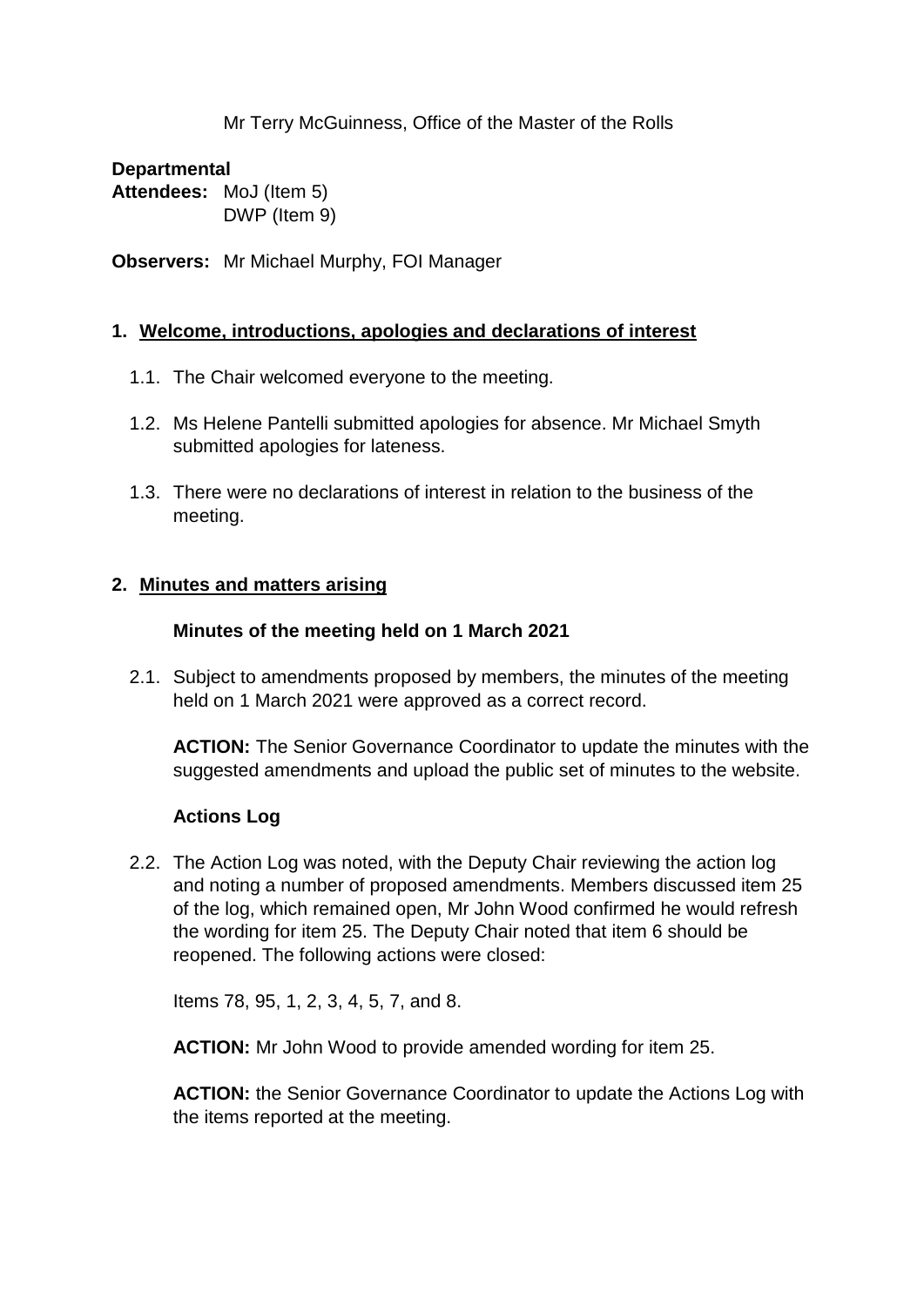# **3. Chief Executive Officer's Report**

- 3.1. The Chief Executive and Keeper introduced his update paper on current issues and ongoing matters.
- 3.2. Members asked about future plans for the digital download service available on the website. JJ responded that a number of options were being considered going forward.
- 3.3. Members commented on the plans for collaboration with various institutions. JJ noted The National Archives had existing collaborations with the University of Oldenburg and was moving forward with the digital collaboration with Harvard University on the use of Digital Record Identification (DROID) software. TNA continued to collaborate with a number of UK institutions but was also keen to increase engagement internationally.
- 3.4. Members asked for further details of x-ray microtomography technology. JJ confirmed he would circulate further information on this after the meeting.
- 3.5. Members praised TNA for its online engagement activity and asked about whether there was any analysis of the impact of this work. JJ responded that the customer insight team considered the engagement activity and any feedback received, this then forms part of any future plans.
- and at Deep Store where a further 10 linear kilometres had been found at 3.6. Members raised concerns on the long term storage capacity for TNA in light of current projects, particularly the acquisition of the Ministry of Defence (MoD) Service Personnel Records. JJ noted work had been ongoing at Kew each. This would ensure there was sufficient capacity in the short term. Longer term, TNA was exploring future storage options.
- 3.7. JJ also gave a brief update on the current progress of the reopening of the Kew site. JJ noted this had gone well following the reopening at the end of slots available to readers, to allow readers to return more frequently and to April and demand was being met. Going forward TNA was looking to expand allow readers to pre-order more material at each visit.

**ACTION:** JJ to circulate further details of the x-ray tomography technology.

# **4. Administrative Matters**

# **Update on the Governance Working Group**

4.1. The Deputy Chair gave an update on work since the March 2021 meeting. He highlighted the presentation from the FCDO which the Group had received on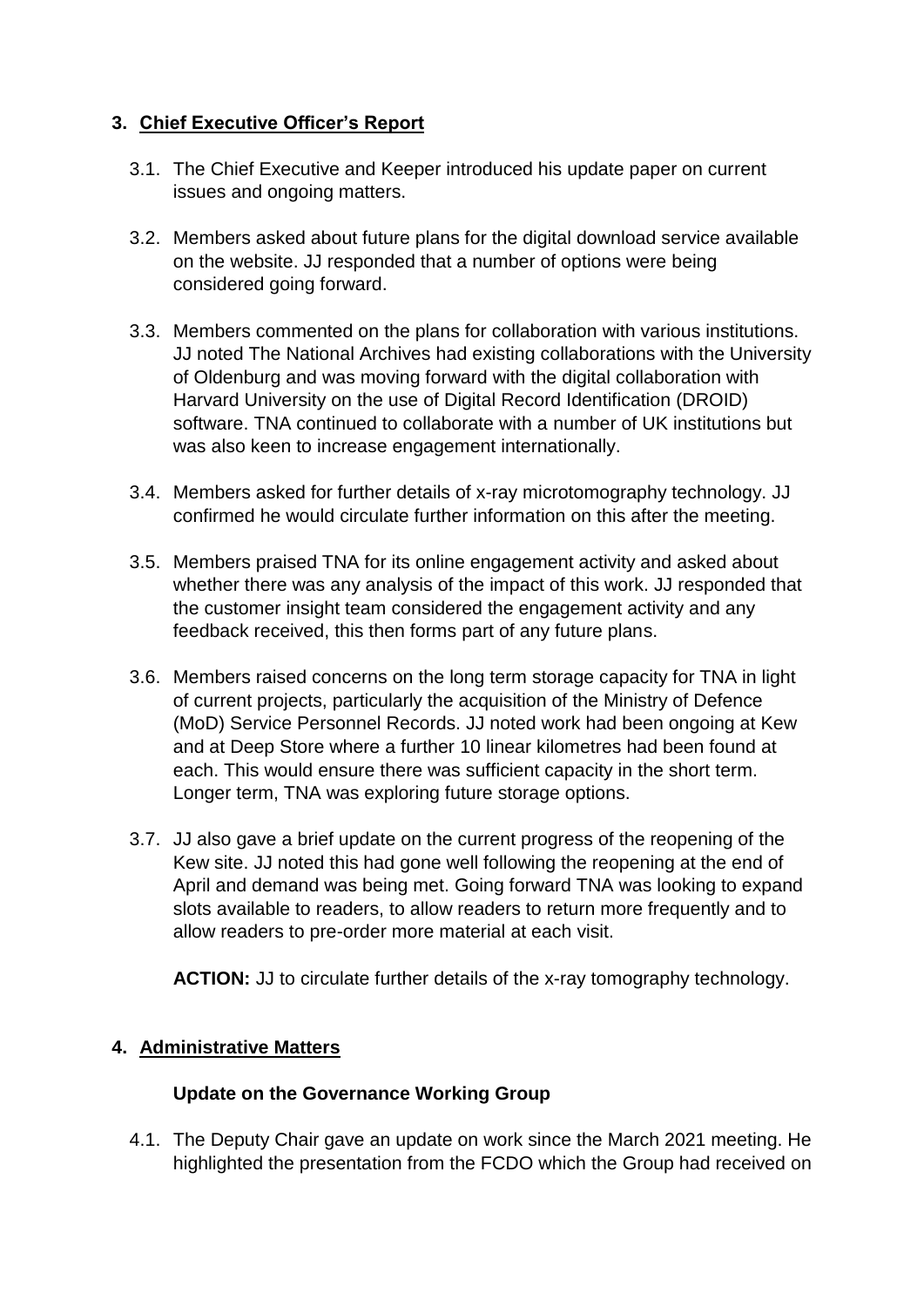the use of technology for sensitivity reviewing born digital records. The Group Working Group was on the use of informal media and ensuring the public application of S37 of the Freedom of Information Act (FOIA). The Group had requested a further discussion on how best to apply the public interest test for had invited the FCDO as the department was leading the way in its use of technology for born digital records. He noted the current concern of the record was maintained. Other issues of discussion by the Group included the S37 at the July meeting. He also noted discussions on Council procedure and process, and the lack of further progress on issues relating to S65 and S66 of the FOIA.

- 4.2. Members asked about the resourcing implications for departments due to the increase of digital records. Working Group members reported that there was no immediate resourcing concern as early digital records were simple, however as technologies proliferated after the millennium there may be greater concerns.
- format neutral piece of legislation. Current work was however being 4.3. Members asked about the compatibility of the current public records legislation with the use of digital records. JJ noted that the Public Records Act (PRA) was kept under constant review, however had been written as a undertaken on the S46 Code of Practice to ensure this supported born digital records.
- 4.4. Members also asked about the implications of departments keeping copies of public records following transfer of the public record itself. LF noted there was a difference between a selected record and what a department might wish to keep. There was a need to ensure that what a department might wish to keep would be suitable and comply with the FOIA.
- 4.5. Members asked if there had been any discussion on the fragmentation of older digital records. Members noted they had not discussed this and this question should be put to the FCDO.
- 4.6. Members noted that overall the use of digital technology to assess and employ these tools. review digital records could bring large benefits for efficiency, organisation and consistency. Members did however note that the FCDO were progressing much faster with this technology than other departments and there was a necessity to ensure other departments engaged and sought to

**ACTION:** The Senior Governance Coordinator to write to the FCDO and Cabinet Office to ask them to address the Council's thoughts on departmental resourcing for dealing with later born digital records and on the potential fragmentation of older digital records.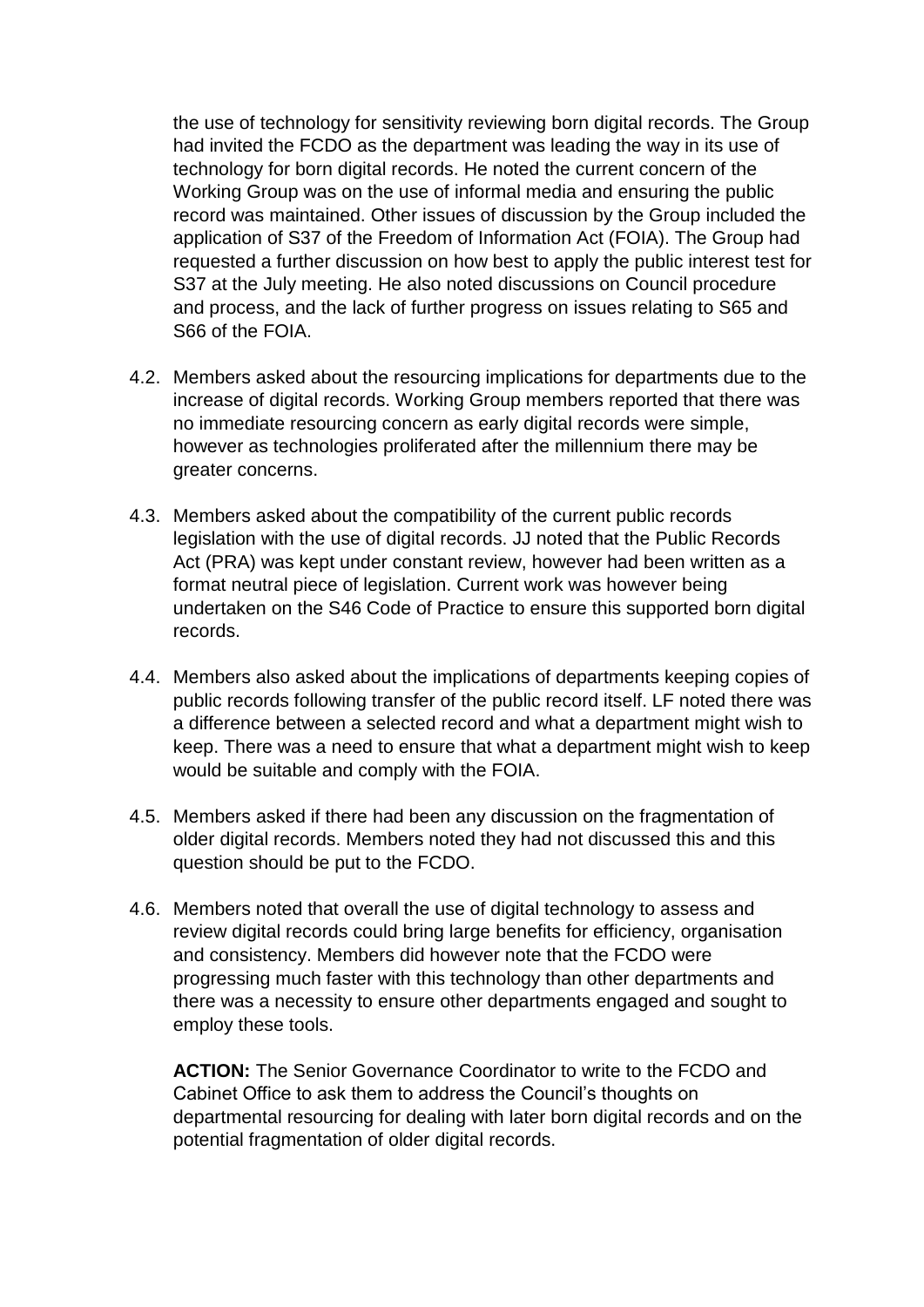to ensure that a paper on the application of the public interest test to S37 is on the agenda for the July meeting. **ACTION:** The Senior Governance Coordinator and Senior Access Manager

#### **Update on Government Information Management Landscape**

- 4.7. Ms Lucy Fletcher gave a brief update on the current situation and its effect on departments.
- 4.8. She noted the practical threats to departmental compliance with the twenty nine to twelve months behind on their record management plans due to the medium term as departments discovered further ramifications of the year rule. Following an annual survey many departments had recorded being impacts of COVID-19. This picture was also expected to worsen over the pandemic and repeated lockdowns.
- 4.9. In spite of this, some departments had been able to transfer records and TNA had accessioned roughly 41,000 records and departments were ensuring they maintained lawful compliance for their retained documents. Additionally the initial transfer of MoD Service Personnel Records had been successful.
- management. 4.10.Members noted however there still remained concerns for departments not running digital discovery tools and the implications this had for digital records

# **Update on from the Forum on Historical Manuscripts and Academic Research**

- of archive failure as a result of the pandemic and the success of the archives and non-fungible tokens and how this might impact the work of the Forum 4.11.Ms Hillary Bauer gave a brief update on the work of the Forum which had focused on contingency management plans for places of deposits, the risks at risk fund. Forum members also expressed interest in the use of blockchain when assessing acceptance-in-lieu items.
- 4.12.The Forum had also completed its biennial review of its terms of reference and submitted these to the Council for approval.

**DECISION:** The Council agreed the Forum's updated Terms of Reference.

**ACTION:** The Senior Governance Coordinator to add the updated Terms of Reference to the website.

#### **Update on the Production of the Annual Report 2020/2021**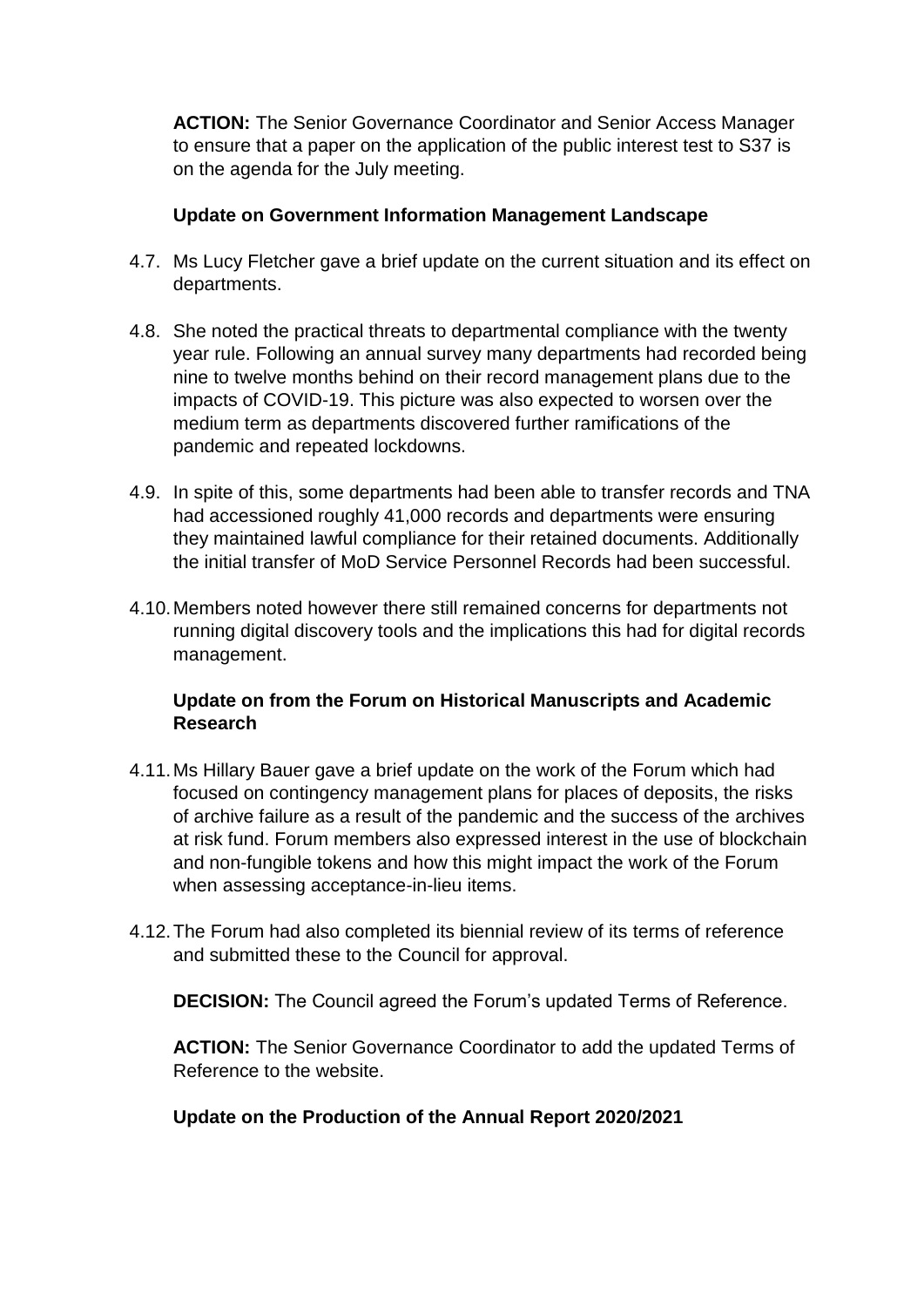- 4.13.The Deputy Chair introduced the draft annual report. He highlighted key due to further stringency when assessing requests for closure and a new section on digital records, following the Council's interest in this area over the areas of the report, including reference to an increase of queries by Council previous year.
- 4.14.Subject to amendments proposed by members, the draft 2020-2021 annual report was approved.

**DECISION:** The Council agreed to the report for 2020-2021 and also agreed to delegate any further necessary amendments to the Deputy Chair, Secretariat and Annual Report group.

 proposed by members and to ensure the report is laid before Parliament as **ACTION:** The Senior Governance Coordinator to implement the amendments an annex to TNA's annual report.

# **5. Ministry of Justice (MoJ)**

- 5.1. The MR introduced the item. He noted that this would be a new type of record to be accepted by TNA and as such he would like to discuss the the Court of Protection to confirm the plan for the records was appropriate. transfer with the President of the Family Division and the Vice President of
- 5.2. A representative from the MoJ, joined the meeting to provide an update on the plans to transfer the Malcolm Arnold papers since the March meeting. He also provided some details on the nature of the records, but noted he would provide a more detailed list out of the meeting.

**DECISION:** The Council thanked MoJ for joining the meeting and providing the update.

**ACTION:** The Senior Governance Coordinator to write to the MoJ.

# **6. FCDO Checklist**

- 6.1. The Senior Access Manager introduced the paper and noted that the FCDO Each year the FCDO propose amendments to the checklist and put these provides a checklist to members to aid in consideration of the schedules. before the Council for review and agreement.
- checklist, subject to some minor wording alterations. 6.2. Members noted they were content with the proposed amendments to the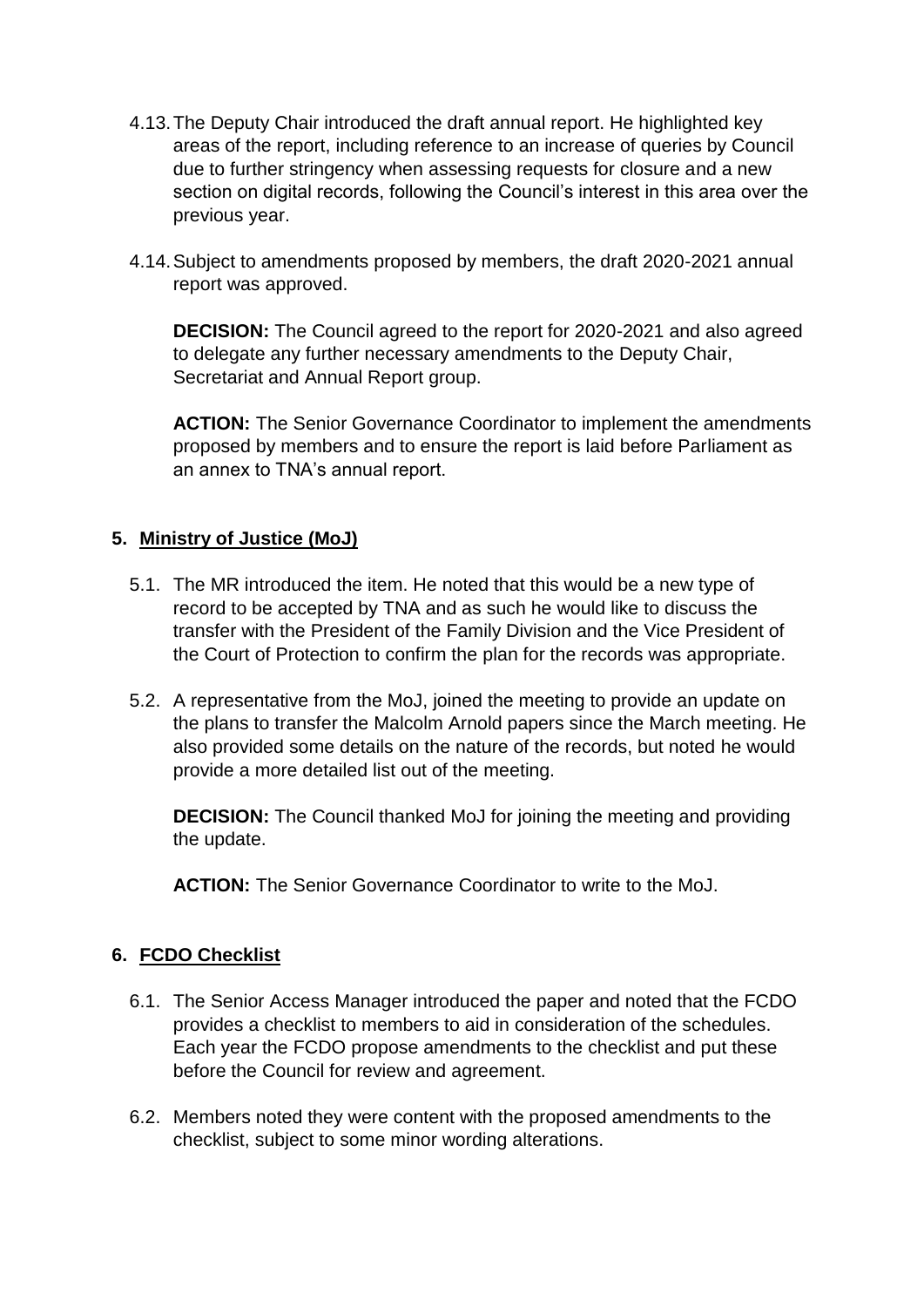6.3. Members also discussed the benefits of other departments being able to use recommended that this issue be put forward for consideration at the July the checklist for their own closure requests where appropriate. The MR 2021 meeting.

**DECISION:** The Council agreed to the proposed amendments to the checklist.

**ACTION:** The Senior Governance Coordinator to upload the agreed checklist to the Advisory Council's document library.

 to put the use of the FCDO checklists by other departments on the agenda **ACTION:** The Senior Governance Coordinator and Senior Access Manager for the July 2021 meeting.

# **7. Access to Records**

- 7.1. The Council formally approved the acceptance of schedules seen outside the meeting, with the exception of any queries which were brought to the meeting.
- 7.2. A schedule of closure applications, together with a schedule of retention applications, was sent to members prior to the meeting.
- 7.3. Members had been asked to raise any queries within 10 days.
- 7.4. The Senior Access Manager collated the queries and a list of them was circulated with the papers for this meeting, with responses being provided where possible.
- 7.5. At the meeting, members were asked if they were content with the responses provided, whether in written form or orally. Where a response had not been provided, or members remained unhappy, the queries were carried forward.

# **Outstanding Queries**

# **Queries on closure and retentions schedules (March 2021)**

# **Queries on closure and retentions schedules (May 2021)**

 7.6. The Council was content to approve the applications on the basis of the clarification or additional information provided by the departments, subject to certain exceptions, which were either queried, withdrawn or carried over, as the relevant department had yet to respond.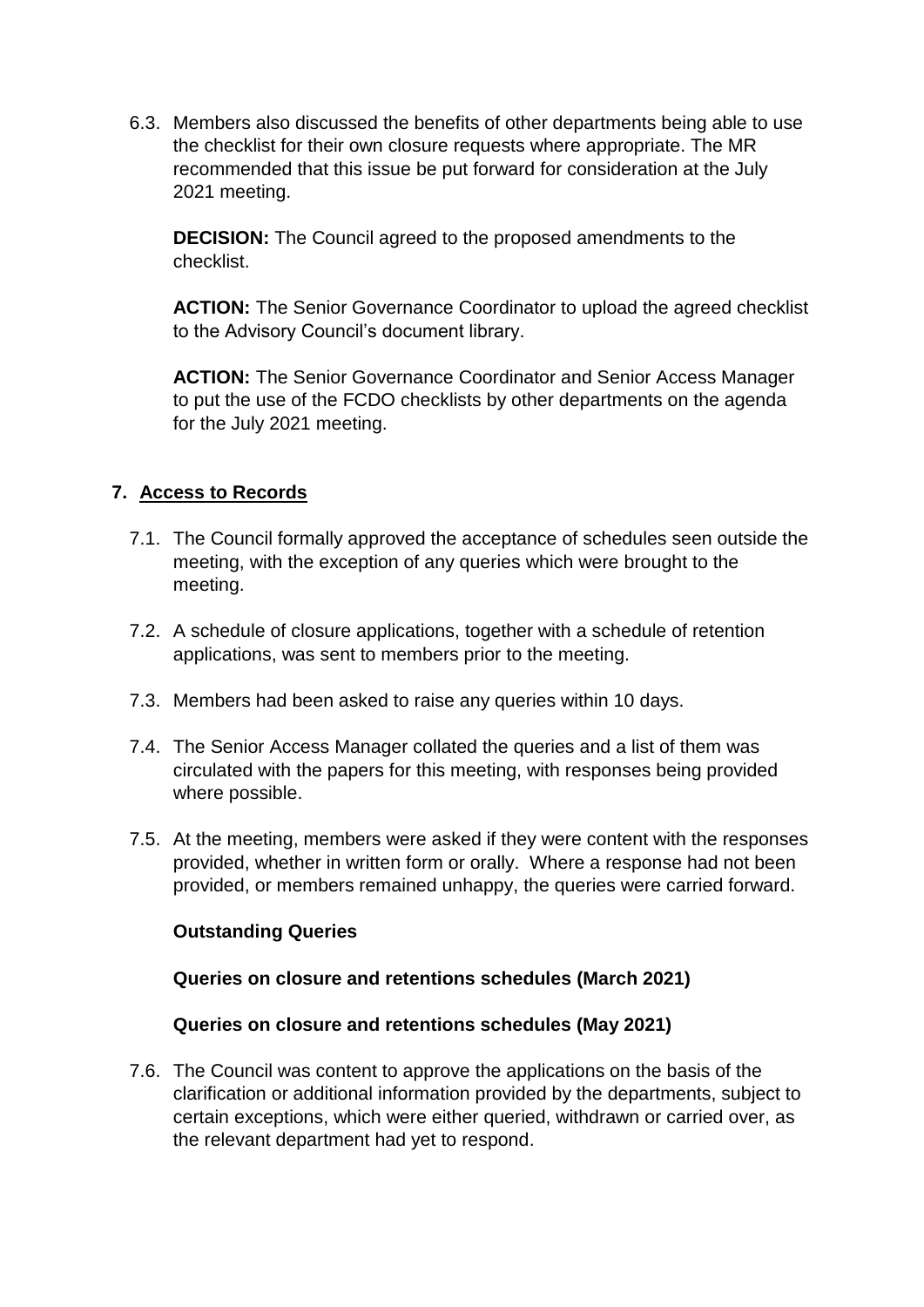# **Queries on absolutes, comments and typographical errors (May 2021)**

7.7. The Council noted the amendments made, clarification or additional information provided.

#### **8. Departmental Retention Requests**

- 8.1. The Council considered papers from departments relating to the retention of records and updates on current retention instruments, further to requests from members made at previous meetings.
- below. Any resulting approval recommendations will then go forward to the 8.2. The Council's decisions made in respect of each paper has been noted Secretary of State.

 **ACTION:** The Senior Governance Coordinator will write to departments to There were applications for retentions of one year from the following notify them of the Council's recommendations, including any which will go forward to the Secretary of State with regard to their retention requests. departments:

• DCMS

 There were applications for retentions one to four years from the following arm's length bodies:

- IOPC
- **Met Police**
- Natural England
- ONS
- Pensions Regulator
- Royal Mint
- Science Museum Group

There were applications for retentions of one year from the following places of deposit:

• Tate

Updates were received from the following departments:

- Cabinet Office
- DfE
- Home Office
- HM Treasury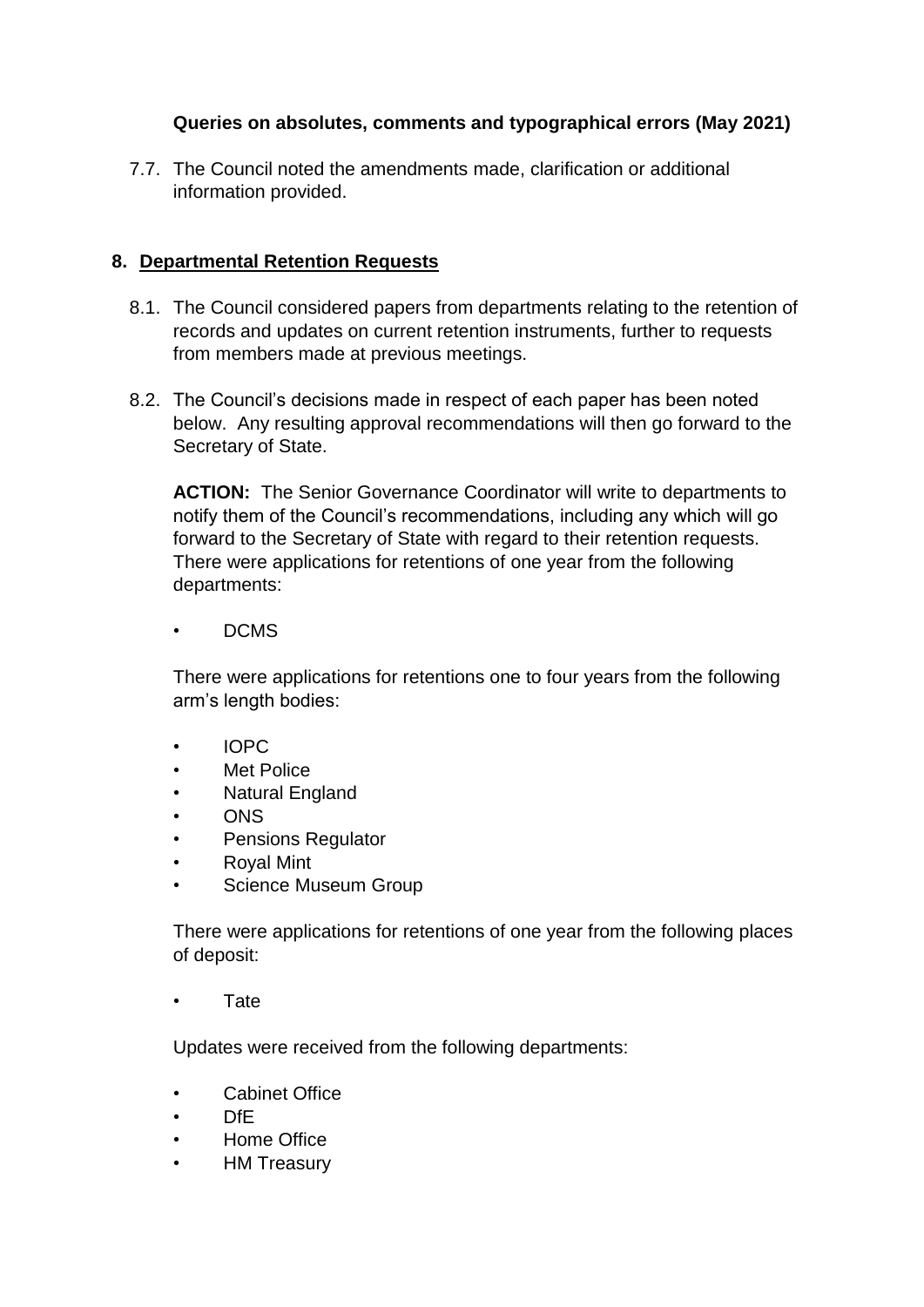• MHCLG

Updates were received from the following arm's length bodies:

- FSA
- **Ofsted**
- UKEF

Updates were received from the following places of deposit:

**Tate** 

#### **9. Department for Work and Pensions (DWP)**

 the ongoing work at DWP and summarised the work undertaken since the 9.1. A representative from the DWP, joined the meeting to provide an update on DWP's last report to the Council.

**DECISION:** The Council thanked DWP for joining the meeting.

# **10.Freedom of Information (FOI) Panel Update**

- 10.1.The Council received a paper providing an overview of the issues and work undertaken by Panels, which included the most recent service statistics, and responded to a number of matters raised by Panel members.
- 10.2.Members discussed the procedure issue noted in the report, whereby one member recuses themselves and the remaining two members cannot reach a consensus. Members agreed that in this scenario it was appropriate that the case was put before a fresh panel and that the new panel should have access to the deliberations of the previous panel.
- 10.3.Members discussed the application of S38 of the FOIA and balancing this exemption against the public interest tests, particularly in cases containing potentially distressing information to individuals who may not be immediate family members. Members noted they had considered this previously and requested this information be recirculated. ACTION: The Head of the FOI centre to circulate information and guidance

 on the application of the public interest test to S38 of the guidance, particularly to individuals who are not immediate family members.

# **11.Any Other Business**